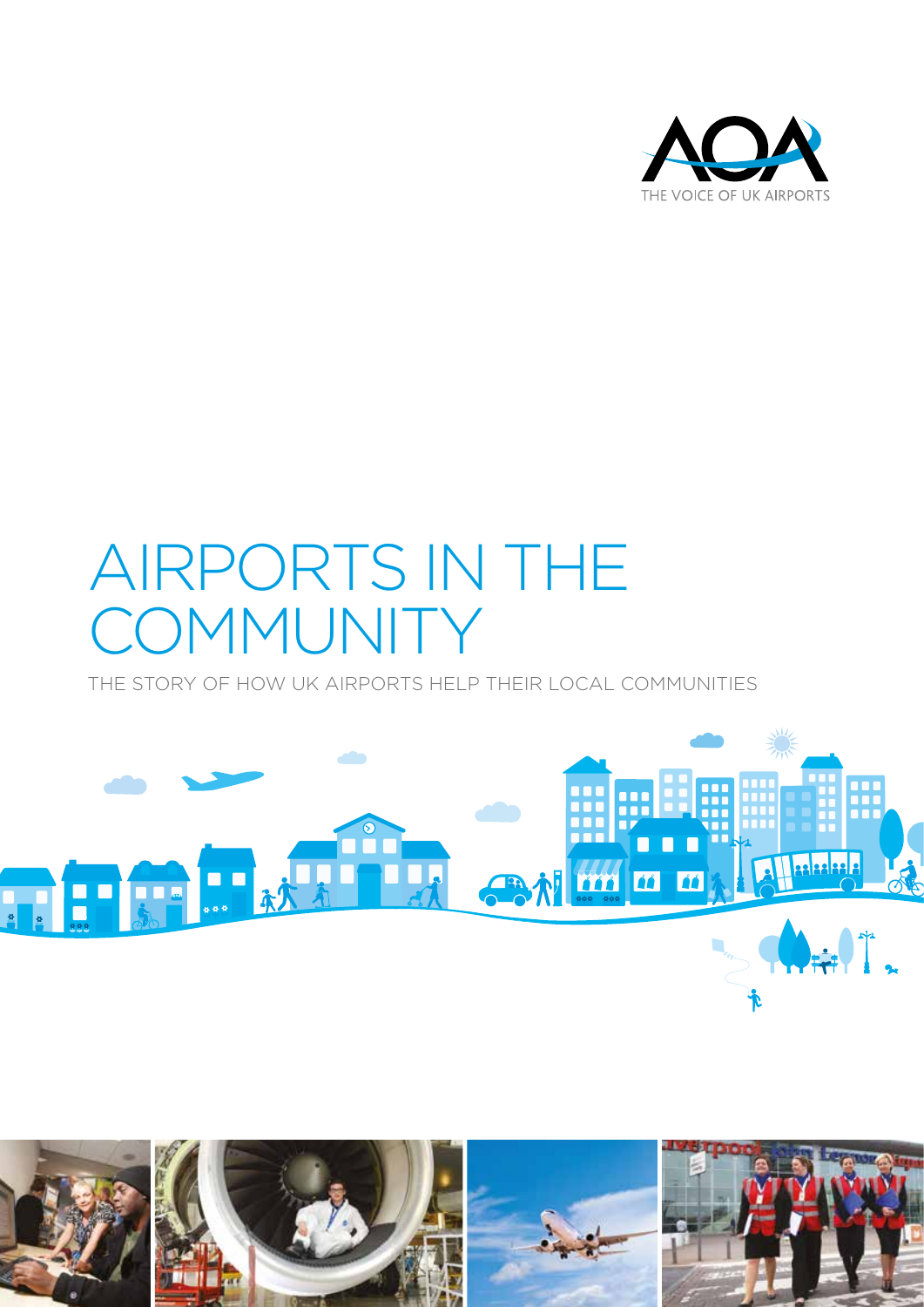### **Airports: Essential for the local community**

Airports are where journeys start and end. They provide an essential service for business travellers, holiday makers and people visiting friends and relatives. They are also a vital part of the UK's transport network.

The aviation sector is a key driver of economic growth, helping the UK to create businesses and jobs. The sector contributes over £50 billion to the UK economy, provides over a million jobs, supports 2.5 million tourism jobs and pays over £8 billion a year in taxes.

Impressive though these numbers are, they don't convey the important role that airports around the country play in their local communities. They are, of course, key players in regional economic development, but they are much more than that, enabling local people to secure skills, training and jobs, helping local charities, and inspiring local school children.

You can find out much more about what local airports are doing in your area by visiting their websites, but this précis will give you an overview of how airports up and down the country are contributing to the communities they serve.

**Pictured right:** 

Heathrow's new Terminal 2 has directly supported 35,000 jobs right across the country.

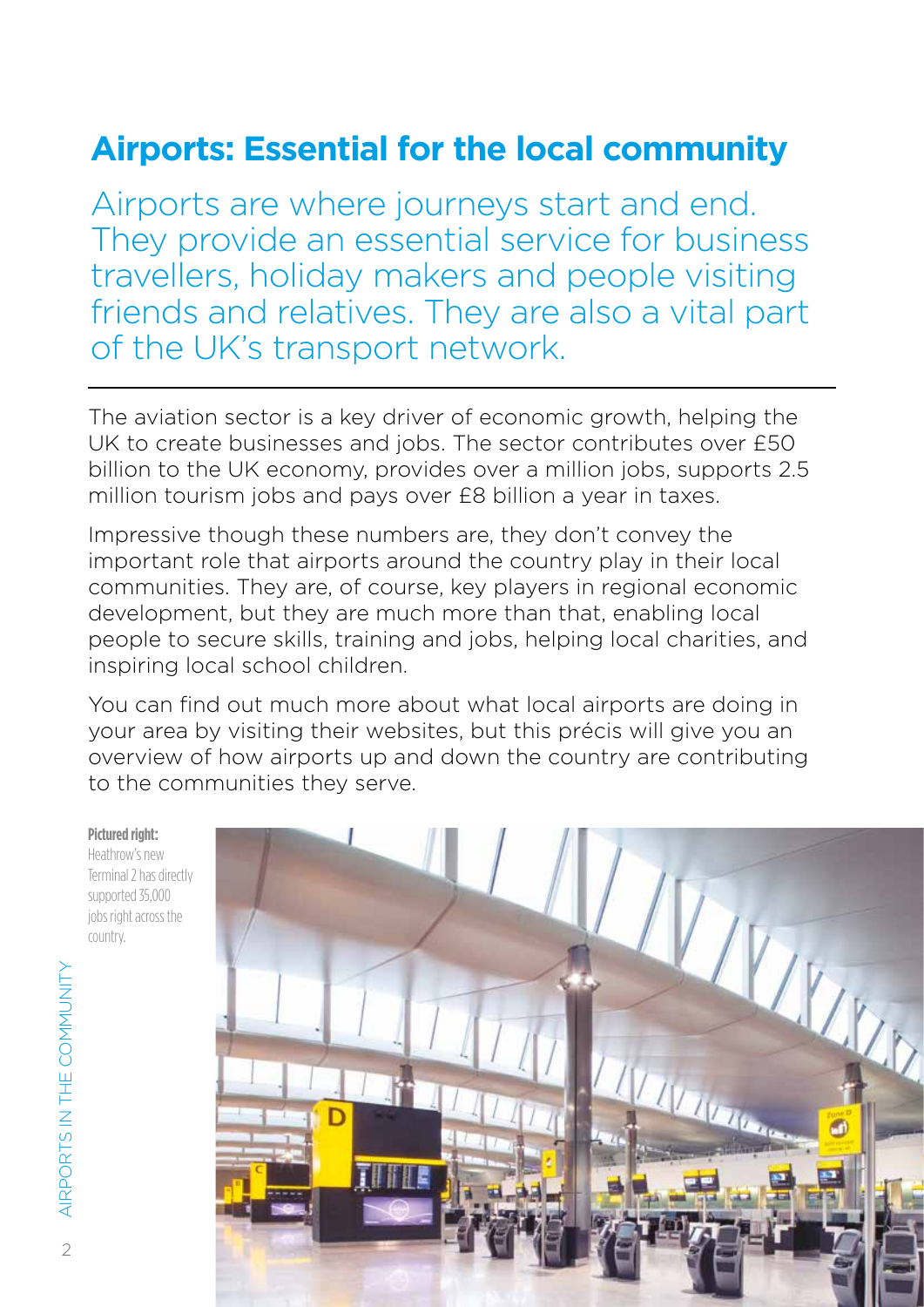

### EXECUTIVE SUMMARY

UK airports play a vital role in supporting the wider economy

Airports around the UK help people to find jobs and start their own businesses

Airport local community funds award grants to small community-led organisations

UK airports and their staff help to fund local health charities

Many airport community initiatives focus on inspiring children and young people

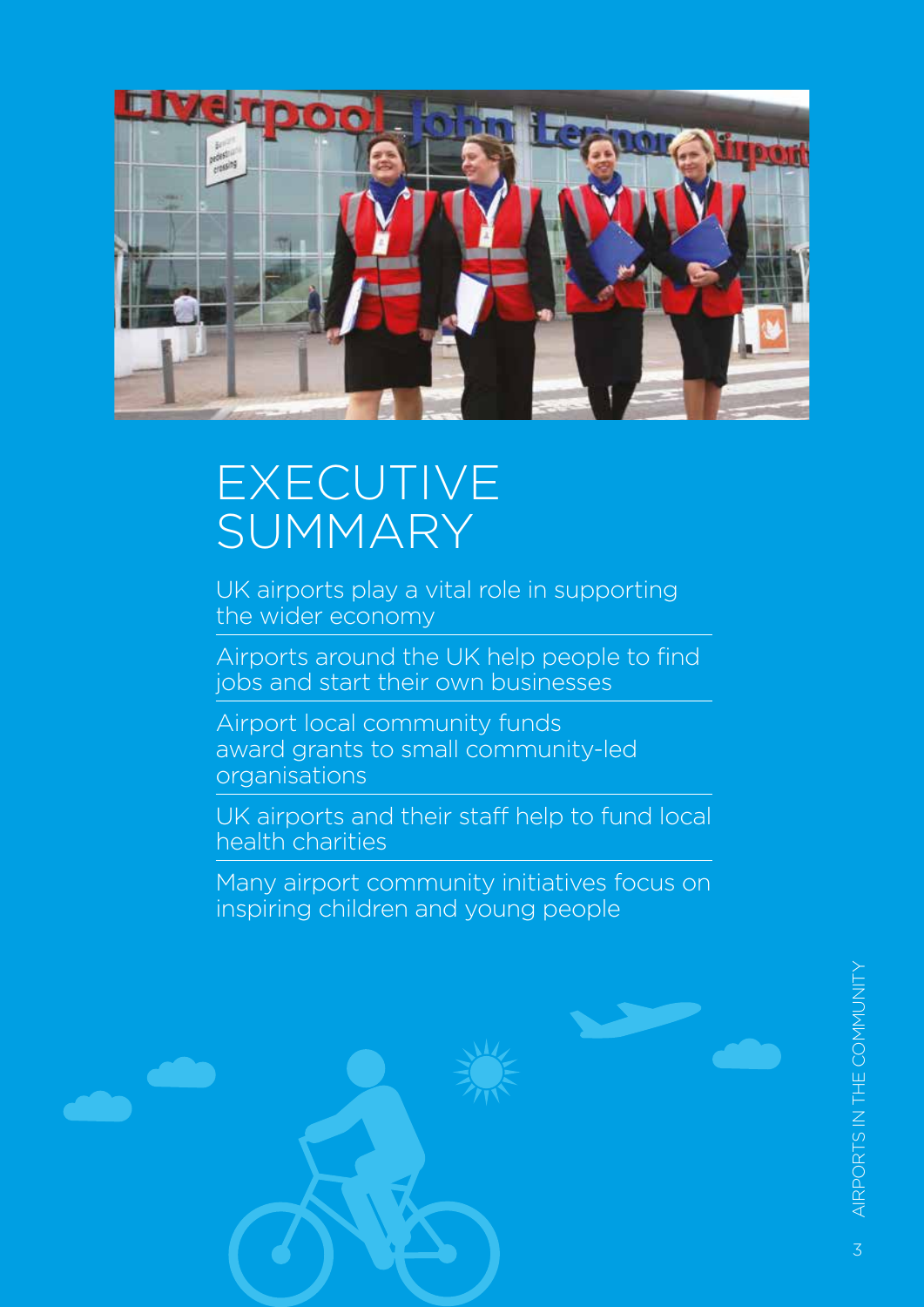### The role of airports in economic development

The UK is home to some of the world's leading international airports but, whether airports are large or small, it is easy to underestimate the vital role that they play in helping to support the wider economy.

A strong and well-connected airport can be a crucial element in the success of local businesses. **Aberdeen International Airport**

provides 2,000 jobs on site and supports a further 4,000 Scottish jobs. Its network of connections across the UK and Europe plays a key role in helping to sell courses to the 1,700 overseas students who attend Aberdeen Business School and want to make home visits and to see the UK and Europe conveniently

and affordably.

**Bristol Airport** employs 3,000 people on site and every overseas visitor using the airport is worth over £400 to the South West economy. Katherine Bennett OBE, Vice President, Public Affairs, at Airbus in the UK explains that: "Strong regional transport links are vital for a global company such as Airbus. Bristol Airport provides an important service for our partners, whether

suppliers or employees, thus enabling aerospace technology and know-how, designed in the region, to be put to maximum use".

**Heathrow Airport** is one of the largest employment sites in the UK, with over 76,000 employees and 320 businesses. It accounts for one in five local jobs, but it also has a significant impact on the national economy. Consider, for example, the inspiring story of Heathrow's

#### **Pictured right:**

London Luton's "Get into Airports" programme, delivered in partnership with the Prince's Trust.





AIRPORTS IN THE COMMUNITY

AIRPORTS IN THE COMMUNITY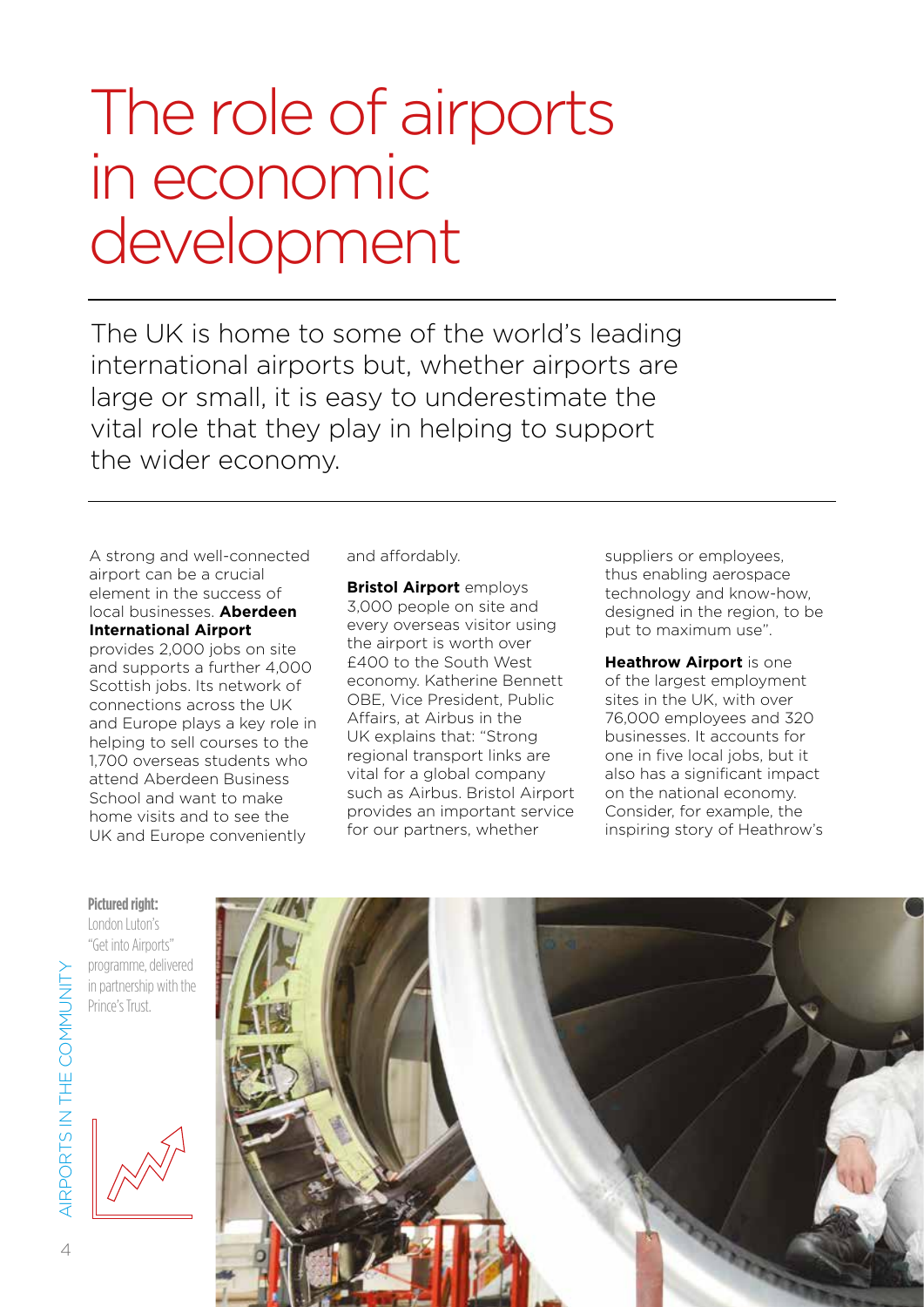brand new Terminal 2. The Queen's Terminal was "made in Britain". At £2.5 billion, it has been one of the largest privately funded infrastructure projects in the country and will welcome 20 million passengers a year. Its design and construction will have directly supported 35,000 jobs right across the country, from the 77 tonne, 70 metre entrance hall Slipstream sculpture, fabricated in Hull to the direction signs manufactured in Exeter. The Terminal 2 project has helped to underline that there is a wealth of expertise, skills and talent across the country and that the UK remains extremely competitive, both on price and product quality.

#### **Liverpool's John Lennon**

**Airport**, with over 2,000 people working on or near the site, is a significant driver of prosperity in the Liverpool city region, contributing £170 million to the local economy. Cognitio, a Cheshire-based professional marketing services company, is typical of local businesses whose growth has been facilitated by the airport's connections. The company says that it has gained where both

leisure and business routes have grown, describing new routes to Poland, in particular, as "a gift to the business community".

**London City Airport** has routes to over 40 destinations across the UK, Europe and the United States and nearly 3.5 million passengers pass through its doors every year. KPMG Senior Partner, Dr. Ashley Steel, says that the airport "is important in helping to make our merged KPMG Europe operate efficiently. It enables colleagues from our offices across Europe to do a full day's work at our Canary Wharf European HQ before returning home the same day. It enables our European firm to provide the very best client service".

#### **London Stansted Airport**

is the biggest single site employer in the East of England, with over 10,200 people working for nearly 200 on-airport companies. Stansted offers more than 150 international connections and handles over 200,000 tonnes of cargo a year, helping to connect the region's small and medium sized enterprises with the global marketplace.

Its annual 'Meet the Buyers' event gives local SMEs and entrepreneurs direct access to companies based at or near the airport and it is estimated that the most recent event will generate over £1.5 million of new contracts for East of England firms.

#### **Newcastle International**

**Airport** plays a vital economic role in North East England. It contributes 3,200 jobs on site and supports 8,000 in the North East region, to which it makes a £650 million economic contribution. Since 2006 the value of exports flown through the airport has risen from under £20 million to over £250 million, with most of them carried by Emirates to Dubai and beyond. Duco Ltd, a £60 million subsea oil and gas manufacturer, employs 500 people at it site in Newcastle and flies engineers internationally to work on projects, installations and repairs. Then there is the value to the local economy of visitors arriving at the airport, with each incoming visitor to Newcastle Airport spending on average £720 in the region.

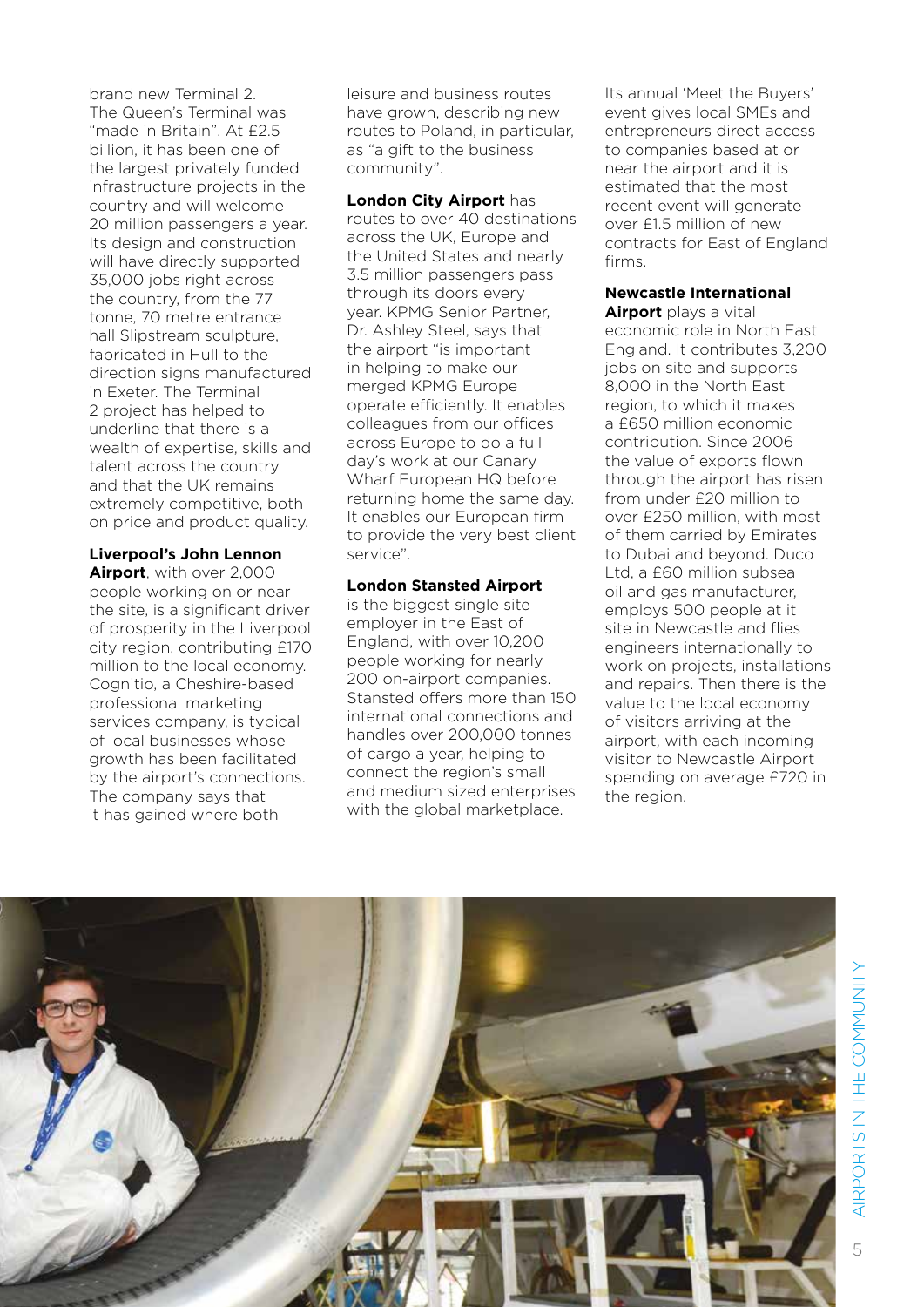### Helping local communities

UK airports have long understood the unique role they are able to play in raising money for and supporting local community groups and organisations.

#### **Aberdeen International**

**Airport** donated over £80,000 to charities and community groups in its area in 2013. It also encourages staff to volunteer in their own communities or for causes close to their own hearts. Each year staff can nominate themselves to win a volunteering award, with over £10,000 given to local charities at the most recent ceremony. Airport staff support local mountain rescue operations, lead youth groups, help emergency services and give their time to kids' sporting groups. Every year the airport partners with a charity to take part in Celebrate Aberdeen, a huge parade through the centre of Aberdeen that attracts thousands of spectators and participants.

#### **Birmingham Airport's**

local community fund is a typical example of the help that many airports offer to those living closest to them. Its Community Trust fund awards grants of up to £3,000 to small communityled organisations in those areas most affected by its operations. Since 1998 the airport has invested more than £1.2 million in the local community, helping more than 500 local groups with environmental improvement, heritage conservation, encouraging or protecting wildlife and facilities for sport and recreation.

**Bristol Airport's** local community fund invests in a range of projects which benefit the local community and environment, with support focused on projects with recreational, educational and environmental benefits. Most recently these have included an improved pedestrian crossing, improved road safety signage, courses for small businesses in North Somerset, a community art programme, outdoor play equipment and a countryside day, teaching children about food production.

**Glasgow Airport's** FlightPath Fund was established in 2010 to provide financial support to local charities and community groups. Since then over £750,000 has been awarded to over 200 community groups, charities and innovative projects. Funding is targeted in three key areas of education, employment and the environment, and is focused in the four local authorities of Glasgow, Renfrewshire, East Dunbartonshire and West Dunbartonshire, which lie under the airport's flight path. In 2014 the airport is

providing nearly £40,000 from the fund to a local charity to fund the cost of four tandem go-karts. These will enable children and adults with additional support and learning needs to experience the thrill of go-karting.

#### **Heathrow Airport** has

invested £750,000 per annum in the Heathrow Community Fund and £1m per annum in the Hillingdon Community Trust. Both provide grants for local projects and support a wide range of community focused projects, including The Waterman's Art Centre which received £25,000 to help fund Urban Ambush, a four-week festival of creative programmes for young people from Ealing, Hounslow and Hillingdon during the summer of 2013. In addition, the Willow Tree Centre in Hillingdon received grants of £25,000 in both 2012 and 2013 to help build new volunteer and maintenance facilities. Volunteers, including staff from Heathrow, maintain

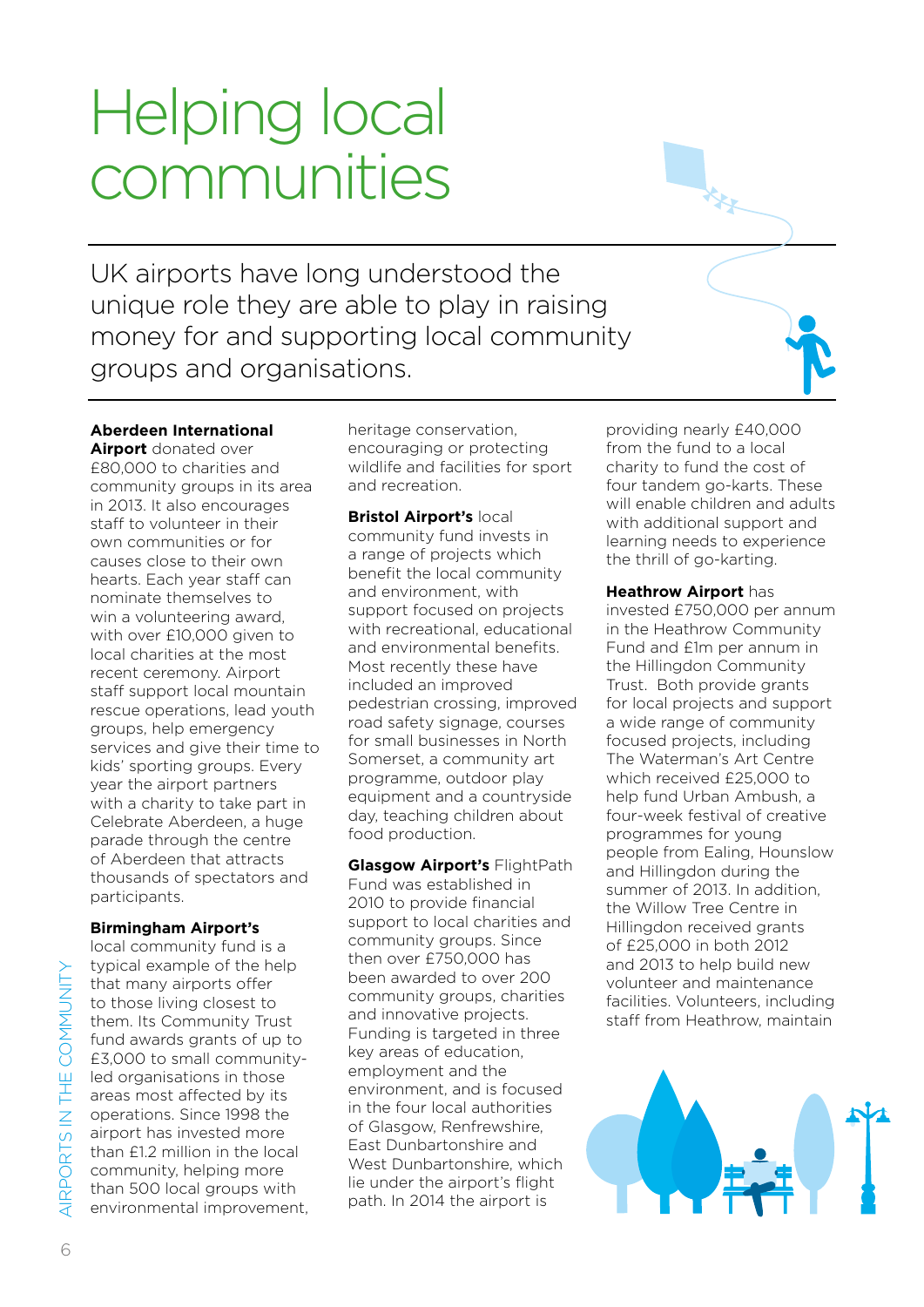15 acres of woodland, reed beds and meadow with the centre providing outdoor activity facilities for children.

#### **Newcastle International Airport** has the city's

#### **Pictured right:**

Residents of Blackwell, a nearby village to Bristol Airport, celebrate the building of an improved crossing, made possible by the airport's community fund.

Maggie's Centre at Freeman Hospital, which opened in May 2013 and seeks to meet the practical, emotional and social needs of people with cancer, as its adopted charity. It also sponsors local football and cricket teams, supports an annual duck race, sponsors village flower beds and supports a project that encourages growth of the red squirrel population.



#### **Pictured right:**

Glasgow Airport has provided nearly £40,000 to a local charity to enable children and adults with additional support and learning needs to experience the thrill of go-karting.



#### **Pictured right:**

Bristol Airport funds a programme that teaches local children about food production.



AIRPORTS IN THE COMMUNITY AIRPORTS IN THE COMMUNITY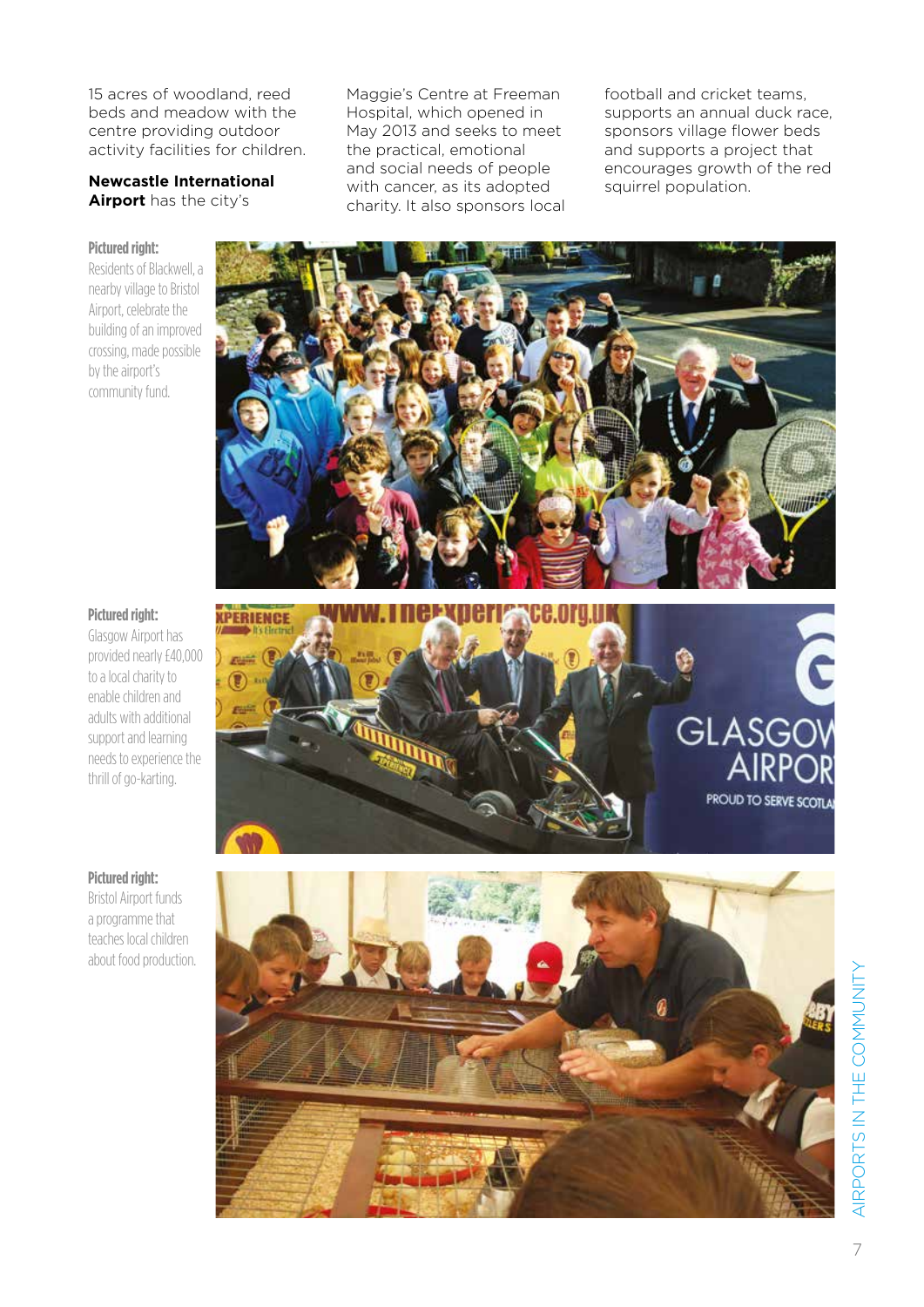#### **Pictured right:**

Luton Airport raised £35,000 for the charity Sue Ryder by taking part in a sponsored cycle ride to Paris.



# Helping local health charities



UK airports and their staff have a long tradition of health philanthropy, helping to provide funding for local health charities.

In 2013, staff at **Gatwick Airport** raised more than £25,000 for its three nominated charities: St Catherine's Hospice, Sussex Wildlife Trust and its own on-airport charity Gatwick TravelCare. In addition the airport organises a Fundraising Week every year which unites the airport. encouraging staff to raise money in creative ways and offering passengers the opportunity to contribute also.

#### **London City Airport**

has provided 15 years of fundraising support to its local charity partner across the docks, raising more than £750,000 for Richard House Children's Hospice. Richard House offers free care and

support to families whose children have life-limiting and complex healthcare needs, many of them from some of the poorest areas of London. In 2013 a 40-strong group of City Airport staff, led by Chief Executive, Declan Collier (and including local MP, Stephen Timms), cycled 166 miles from London to Amsterdam and raised £25,000 for the hospice.

Around the same time, employees of **London Luton Airport** cycled from the airport's control tower to the Eiffel Tower in Paris and raised £35,000 for Sue Ryder, the charity that provides care for people with life-changing illnesses. All of the proceeds from the bike ride went to support Sue Ryder's work

locally at St John's Hospice in Bedfordshire and Stagenhoe in Hertfordshire.

Hertfordshire has also been one of the beneficiaries of a fundraising drive by staff at **London Stansted Airport**, which has helped to raise nearly £15,000 for the Essex & Herts Air Ambulance Trust, a charity which provides a free life-saving helicopter emergency medical service for the critically ill and injured in the two counties and the surrounding area. The helicopters ensure that specialist doctors and paramedics can quickly reach the scene of an incident with life-saving support equipment to deliver advanced clinical care.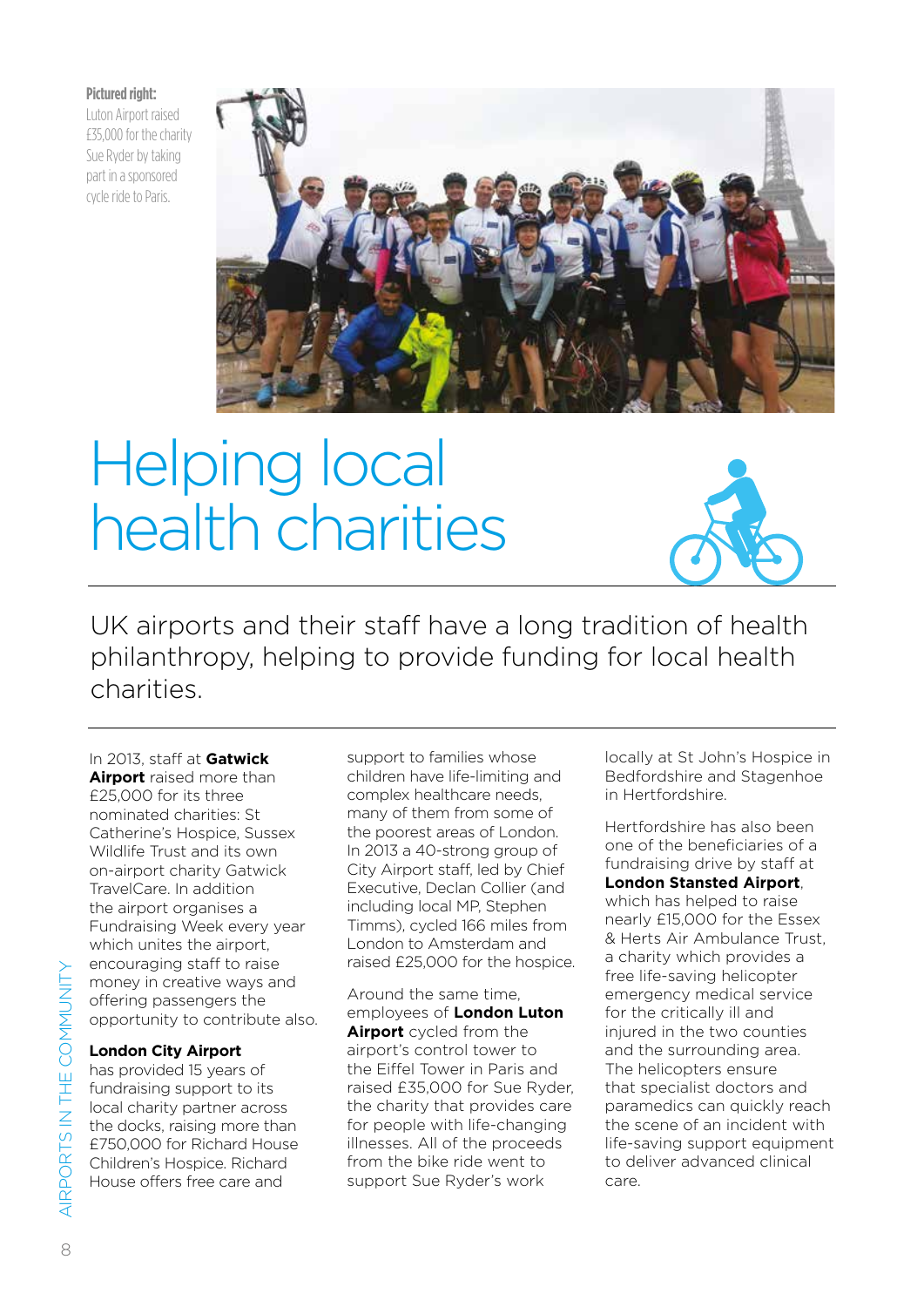# Inspiring children and young people

Since the very first flights, aviation has always fired the imagination of children and young people, so it is not surprising that many airport community initiatives focus on this group.

**Biggin Hill**, a major business aviation airport, is in the second year of its Nick Davidson memorial flying scholarship. Captain Nick Davidson was a British Airways pilot, who had earlier spent time as an instructor at Biggin Hill. Just before he died from cancer in 2012 he agreed to fund a legacy which would enable a young person between the ages of 18 and 25 to learn to fly at Biggin Hill and qualify to the standard of a full Private Pilot's Licence. The overall value of the training package provided by the airport and the Surrey & Kent Flying Club is £10,000.

#### **Birmingham Airport's**

partnership with Small Heath secondary school has been in place for seven years and focuses on providing students with real-life experiences that excite and challenge them and help them to develop the skills that they will need when they leave school and start work. The school is located in one of inner city Birmingham's most deprived wards and almost all of its 1,300 pupils are from minority ethnic backgrounds. The airport has worked closely with the school to enable teachers to exploit the rich learning resource that it represents to embed work-related learning into the

curriculum, delivering projects that help students become more employable and confident individuals. Highlights have included preparing and serving food to 350 VIP guests at the Royal opening of the airport's £50 million international pier. The partnership has become a cornerstone of the school's innovative approach to workrelated learning, which has been widely recognised as a model for future partnerships between business and education.

**Birmingham Airport** also has its own Flight School, a dedicated facility within the terminal building, opened by Business Secretary, Vince Cable MP, in 2012 and used by pupils from schools across the Midlands. Airport staff and teachers work together to develop projects covering many areas of the curriculum, including science and engineering, the environment and history study days, where students have met Second World War veterans.

**East Midlands Airport** has won a Business in the Community award for its work inspiration programmes, which provide

**Pictured right:** Students at Horsforth School in Leeds developed a business plan to set up and run their own airline from Leeds Bradford Airport.

week-long opportunities for students to understand the varied roles in the travel and tourism sector that are available at the airport and other roles for students with an interest in science, technology, engineering or mathematics.

**Heathrow Airport's** Primary and Secondary School Challenge has been developed to support academic achievement and raise the aspirations of young people in the boroughs of Ealing, Hillingdon, Hounslow, Slough and Spelthorne. Through the Primary School Challenge the airport invests in over 50 schools, providing a fun way for students to explore their enterprise skills, help students' social and personal development and motivate students to continue in education. The Secondary School Challenge, meanwhile, aims to encourage further study and a career in Science, Technology, Maths and Engineering, and is supported by Heathrow Engineering Apprenticeships, Engineering Managers and employee volunteers.

**Leeds Bradford Airport** has

partnered with British Airways to offer students from schools across West Yorkshire an aviation master class, led by airport and airline staff. Fifteen schools from across West Yorkshire competed to develop business plans to set up and run their own airline, with the prize being awarded to Horsforth School in Leeds.

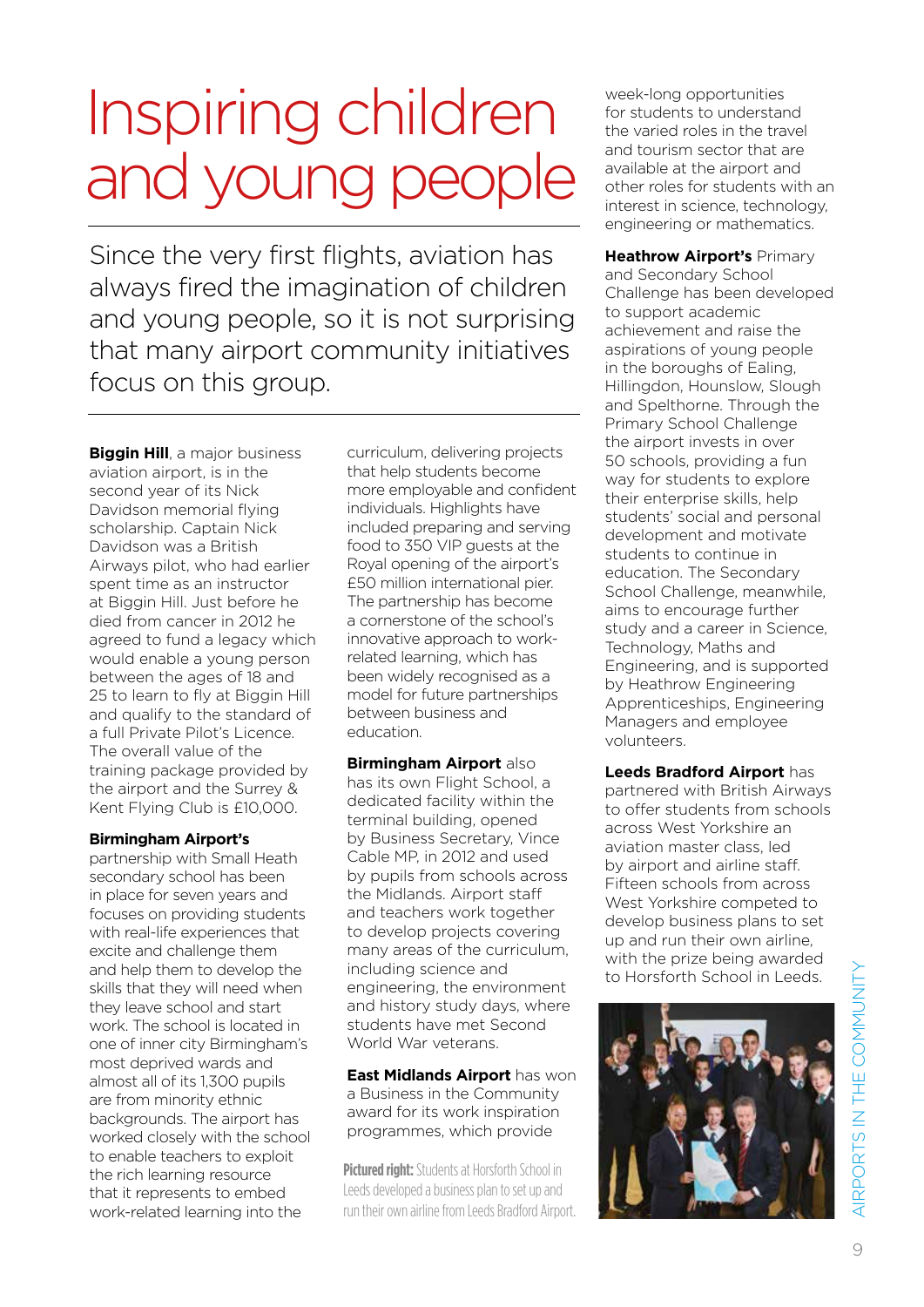### Helping job seekers and young entrepreneurs

Airports around the UK have been quick to recognise that in today's competitive economic climate people need all the help they can get to find jobs or start their own businesses.

**Gatwick Airport** sponsors Young Start-Up Talent, a Sussex and Kent communitybased project whose aim is to help 16 to 25 year-olds with an entrepreneurial flair for business to make their dreams a reality. It offers business and professional support to young people aiming to set up their own businesses in the Gatwick area, Brighton & Hove and Kent. The project runs workshops in schools to develop business ideas and to provide start-up financial support for the most promising.

In 2014 the **Heathrow Academy** celebrates ten years of supporting local unemployed residents into the workplace in the retail, construction and aviation & logistics sectors at the airport. Candidates come from one of the priority boroughs around Heathrow (Ealing, Hillingdon, Hounslow, Slough and Spelthorne) and are either unemployed, school leavers or looking for work. The academy courses help people to develop the skills that employers want and that will help them to thrive at Heathrow. Over the past ten years the Academy has put 3,446 candidates through

training and 2,323 people into work (including a record 525 in 2013), contributing savings to the public purse of over £6 million.

**London City Airport** is an attractive proposition for London business travellers but, in contrast to its typical passenger, the local area in which the airport is situated around East London's Royal Docks suffers from high rates of deprivation. The airport's award-winning Take off into Work programme has been running for five years and aims to help tackle the high unemployment rate in the local borough of Newham, which is almost a third higher than the national average. The programme gives local unemployed residents two weeks of airport-specific employability training, followed by a two-week work placement at the airport. Since its inception the scheme has helped over 350 people into work, two thirds of whom had previously been unemployed for six months or more.

#### **London Luton Airport**

has won a Business in the Community Local Impact Award for its Get into Airports programme, delivered in partnership with the Prince's Trust. Participants in the programme undergo two weeks intensive training, covering such aspects as First Aid, CV workshops, interviews and developing presentation skills. A further two weeks are spent in work placements within the airport's operations and with business partners. Since its inception in 2011 the scheme has grown to two programmes a year and seen 65% of participants gaining employment onsite as a direct result. The airport's model has since been employed by First Capital Connect, who have just completed their first Get into Railways programme.

Education into employment is the lead theme of **Manchester Airport's** corporate social responsibility work. Its Airport Academy has been running for ten years and, through its 20-week paid work placements gives unemployed people the skills and experience they need to secure work. The airport's new Young People Skills Academy targets young people in Wythenshawe. Teams of experts will work with 75 people over two years to assist them to develop skills and obtain qualifications that will help them to secure their first jobs.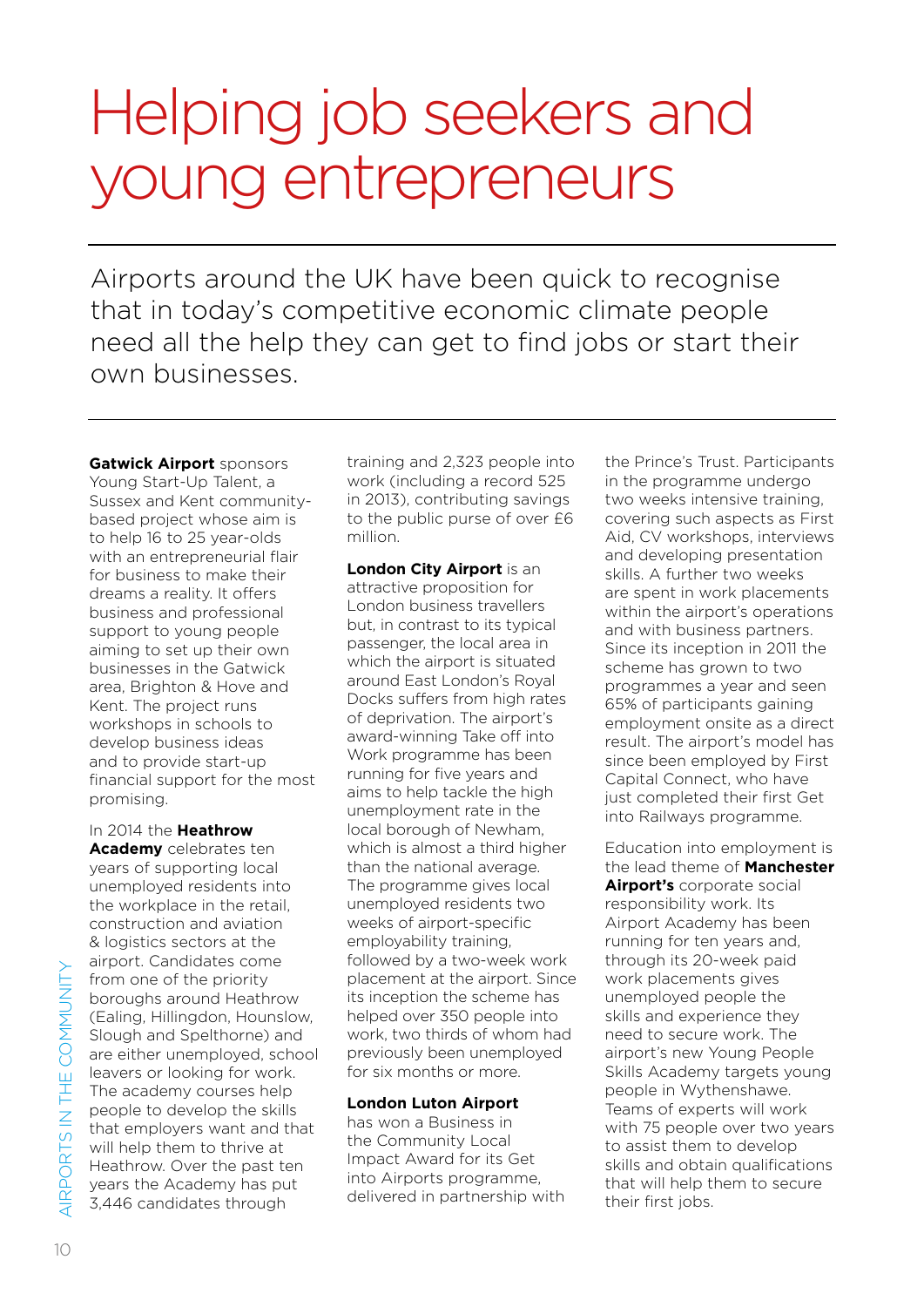#### **Pictured right:**

Heathrow Airport's Secondary School Challenge in action.



#### **Pictured right:**

London City's Take off into Work programme in action.



#### **Pictured right:**

Manchester Airport's Academy has been running for 10 years and helps unemployed people get back into work through 20-week paid work placements.

#### **Pictured far right:**

Manchester Airport's Young People Skills Academy.